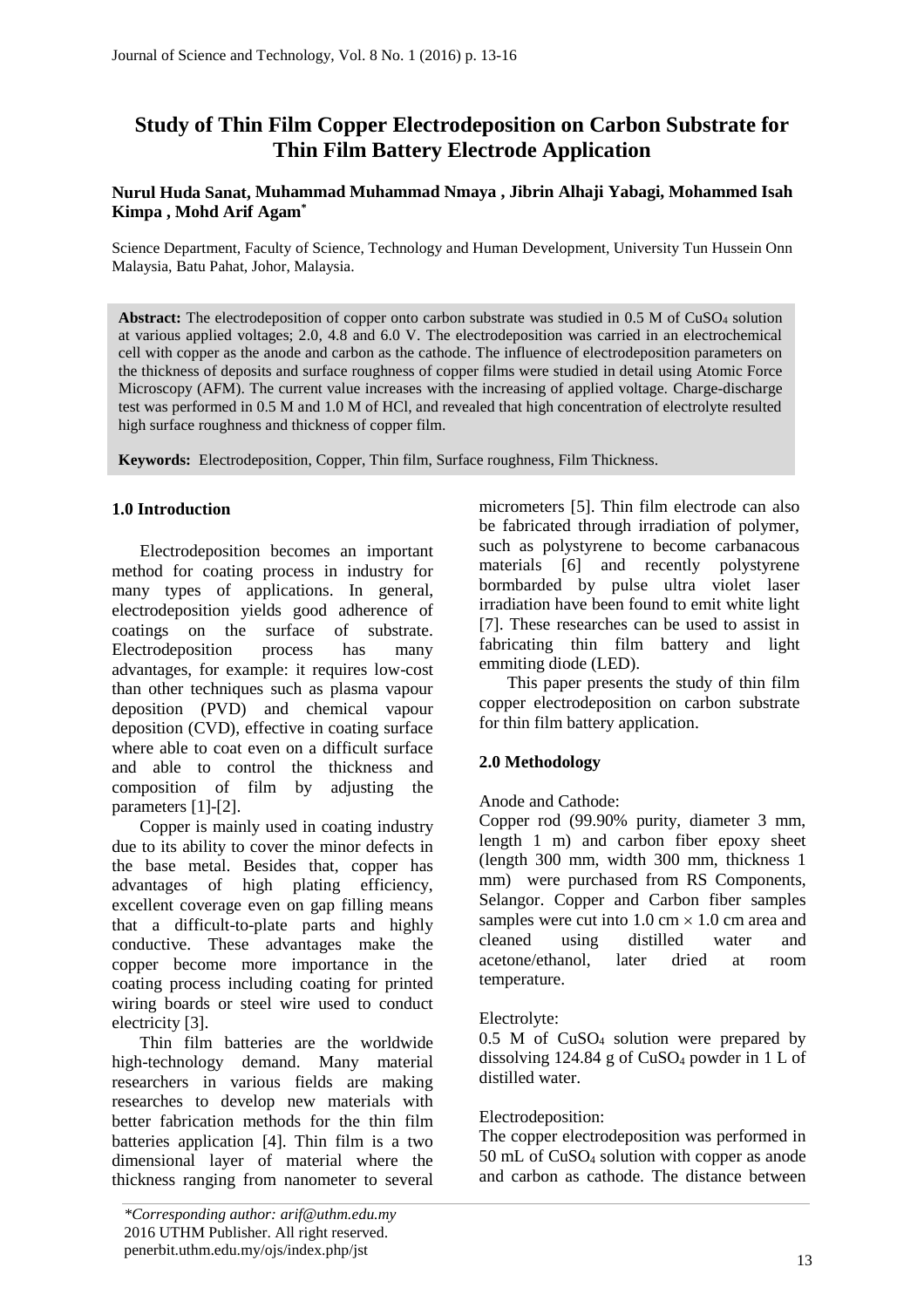electrodes is 2 cm . The applied voltage was varied with 2.0, 4.8 and 6.0 V.

#### Charging-discharging Battery:

Discharging test of the battery were conducted by connecting with multimeter to measure the voltages. Charging test were performed by applying the average voltage and monitoring the currents via multimeter. Both charging and discharging test were conducted for 1 hour.

## Characterization:

The deposited copper films on carbon substrate were observed using AFM (Hitachi 5100N) in non-contact mode technique. The Gwyddion software was used to analyse the surface roughness and film thickness of the images obtained over 5  $\mu$ m  $\times$  5  $\mu$ m.

#### **3.0 Results and Discussion**

Table 1 shows the values of current flow copper during the process of electrodeposition. It can be seen from Table 1 that the highest current resulted from higher deposition voltage. High applied voltage causes the electrode tobe released, thus provide high current.

**Table 1** Results from electrodeposition experiments using various potentials.

| <b>Sample</b> | <b>Deposition</b><br>voltage $(V)$ | Current $(A)$ |
|---------------|------------------------------------|---------------|
|               |                                    | 0.09          |
|               | 4.8                                | 0.19          |
|               |                                    | በ 38          |

Figure 1 presents the SEM images of copper thin films. In Figure 1(a) the copper film is 68 nm thick, in Figure 1(b) the copper film is 118 nm thick and in Figure 1(c) the copper film is 338 nm thick. The red marks indicated the grains growth on the surface of copper film. The fined sized copper grains on the background of film are observed in Figure 1(a). It shows that, at 2.0 V, only small amount of copper had deposited onto carbon substrate. In Figure 1(b), the formation of copper grains were increased, which caused by an additional applied voltage during electrodeposition. For higher voltage, at 6.0 V, the aggregation of grain growth had increase the coverage of deposits.



**Figure 1** Surface morphologies of copper thin films on carbon substrate at (a)  $2.0 \text{ V}$ , (b)  $4.8 \text{ V}$ and (c) 6.0 V.

Figure 2 shows the 3-dimensional images of copper films deposited on carbon at potential 2.0, 4.8 and 6.0 V. As can be seen in Figure 2, the film thickness increased with the increasing of applied voltage. At 2.0 V, in Figure 2(b), the grain formation was less than at 6.0 V, as can be seen in Figure 2(d). At low potential, the coating was not good compared to coating at high potential. Thus, coating at high potential can increase the film thickness.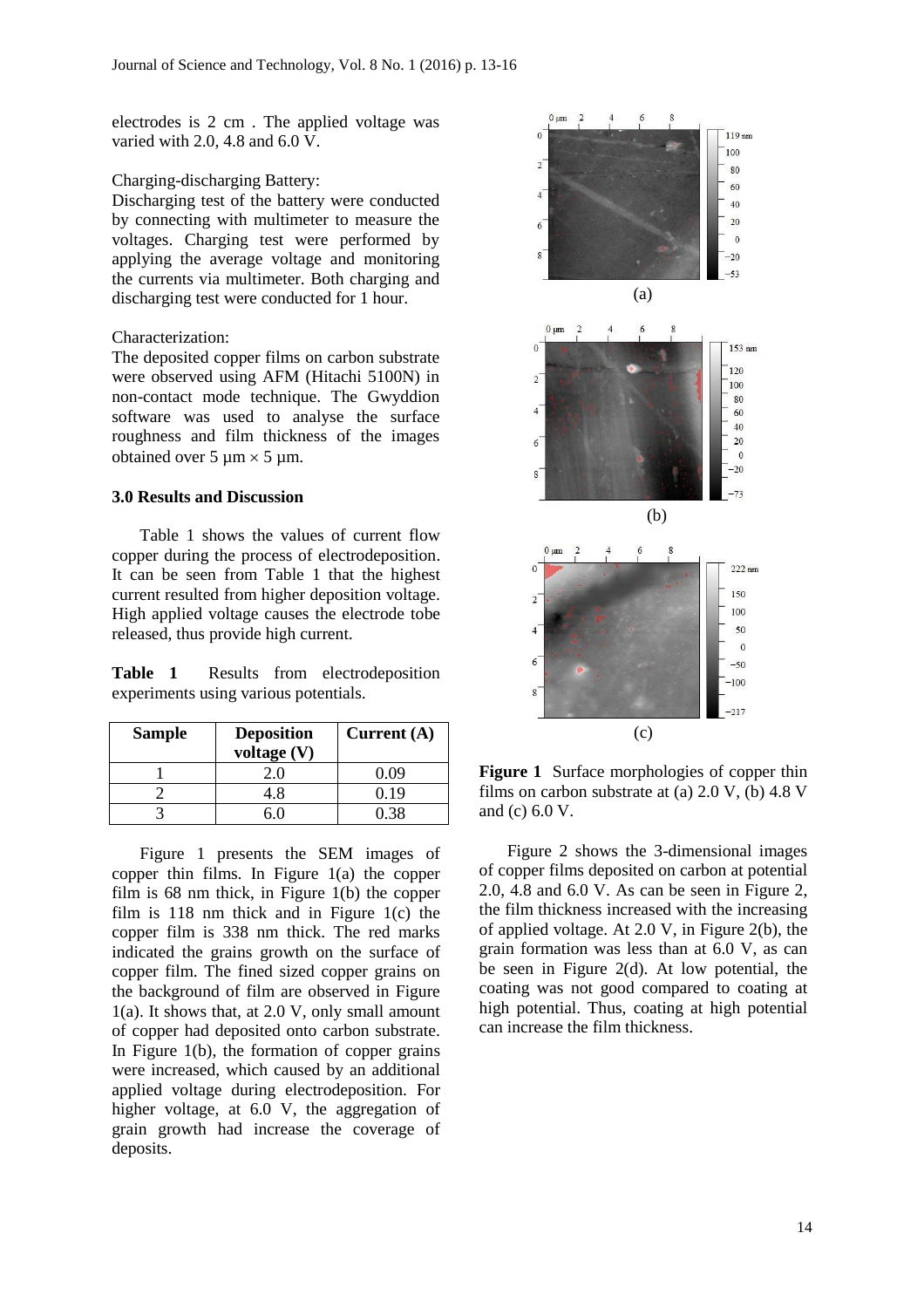

**Figure 2** 3-Dimensional AFM images of (a) bare carbon and deposited copper on carbon substrate at various potentials (a) 2.0 V (b) 4.8 V and (c) 6.0 V.

Table 2 shows the complete analysis of surface roughness and film thickness. The highest applied voltage (Sample 1) brings highest surface roughness and film thickness. At higher voltage, the deposition is high leading to increase in grain growth, thus increase the surface roughness. Sample 1 results the lowest value of surface roughness RMS and film thickness due to low potential that applied during electrodeposition.

|  | <b>Table 2</b> Surface roughness RMS and film |  |  |
|--|-----------------------------------------------|--|--|
|  | thickness resulted from AFM analysis.         |  |  |

| <b>Sample</b> | <b>Surface</b><br>roughness RMS<br>(nm) | <b>Thickness</b><br>measured<br>(nm) |
|---------------|-----------------------------------------|--------------------------------------|
|               | 11.1                                    | 68                                   |
|               | 26.9                                    | 118                                  |
|               | 83                                      | 338                                  |

Charge-discharge test were performed in two different electrolyte concentrations; 0.5 M and 1.0 M of HCl for duration of 60 min. Table 3 summarizes the values of voltage and current obtained from charge-discharge test. As can be seen from Table 3, the potential values obtained from discharge test are constant and the values increased to 0.3 V during Sample 3(b). During charging, at concentration 0.5 M HCl, the currents were increasing with the increases of applied voltage. At Sample 3(b), the current had decreased to 0.15 A. Meanwhile, for the concentration 1.0 M HCl, the currents were decreased with the increasing of applied voltage. Some errors occurred during charging and discharging process, leading to incorrect values. The errors could be the layer resistance that caused by the previous deposited layer.

**Table 3** Values for voltages and currents obtained from charge-discharge experiments.

| <b>Sample</b> | <b>HCl</b>    | <b>Potential</b> | <b>Current</b> |
|---------------|---------------|------------------|----------------|
|               | concentration | (V)              | (A)            |
|               | (M)           |                  |                |
| 1(a)          | 0.5           | 0.1              | 0.16           |
| 1(b)          | 1.0           | 0.1              | 0.22           |
| 2(a)          | 0.5           | 0.1              | 0.34           |
| 2(b)          | 1.0           | 0.1              | 0.16           |
| 3(a)          | 0.5           | 0.1              | 0.15           |
|               | 1.0           | 0.3              | 0.15           |

#### **4.0 Conclusion**

Copper was successfully deposited onto carbon substrate via electrochemical deposition process in CuSO4 solution. Electrodeposition of copper at high applied voltage produces high current value. AFM analysis revealed that high surface roughness and thickness of copper film resulted from high applied voltage during electrodeposition process. Characterization of battery charge-discharge showed that the electrolyte concentration affects the grain